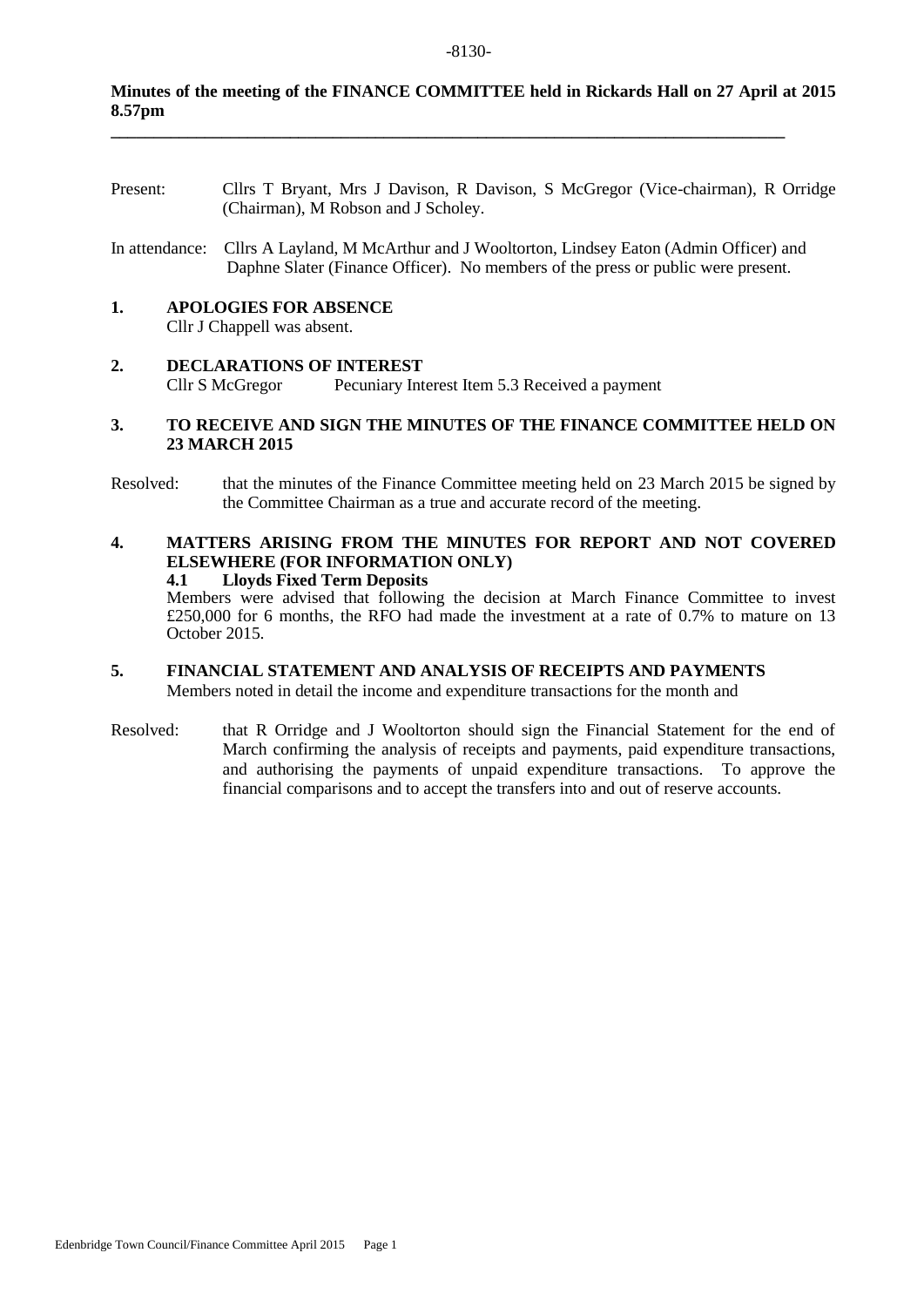# **5.6 Fund Transfer**

## Capital Reserves

| Transfer In:            | £401.00 | Community Development Foundation -<br>Neighbourhood Plan Grant |  |
|-------------------------|---------|----------------------------------------------------------------|--|
| <b>Transfer Out:</b>    |         |                                                                |  |
|                         | £959.00 | Streetlights                                                   |  |
| <b>Revenue Reserves</b> |         |                                                                |  |
| Transfer In:            |         | £100.00                                                        |  |
| <b>Transfer Out:</b>    | Nil     |                                                                |  |

# **5.7 Paragraphs 5.1 to 5.6 approved by resolution of the Council:**

## **5.8 Invoices outstanding for more than 3months**

**None**

**\_\_\_\_\_\_\_\_\_\_\_\_\_\_\_\_**

**\_\_\_\_\_\_\_\_\_\_\_\_\_\_\_\_**

**\_\_\_\_\_\_\_\_\_\_\_\_\_\_\_\_**